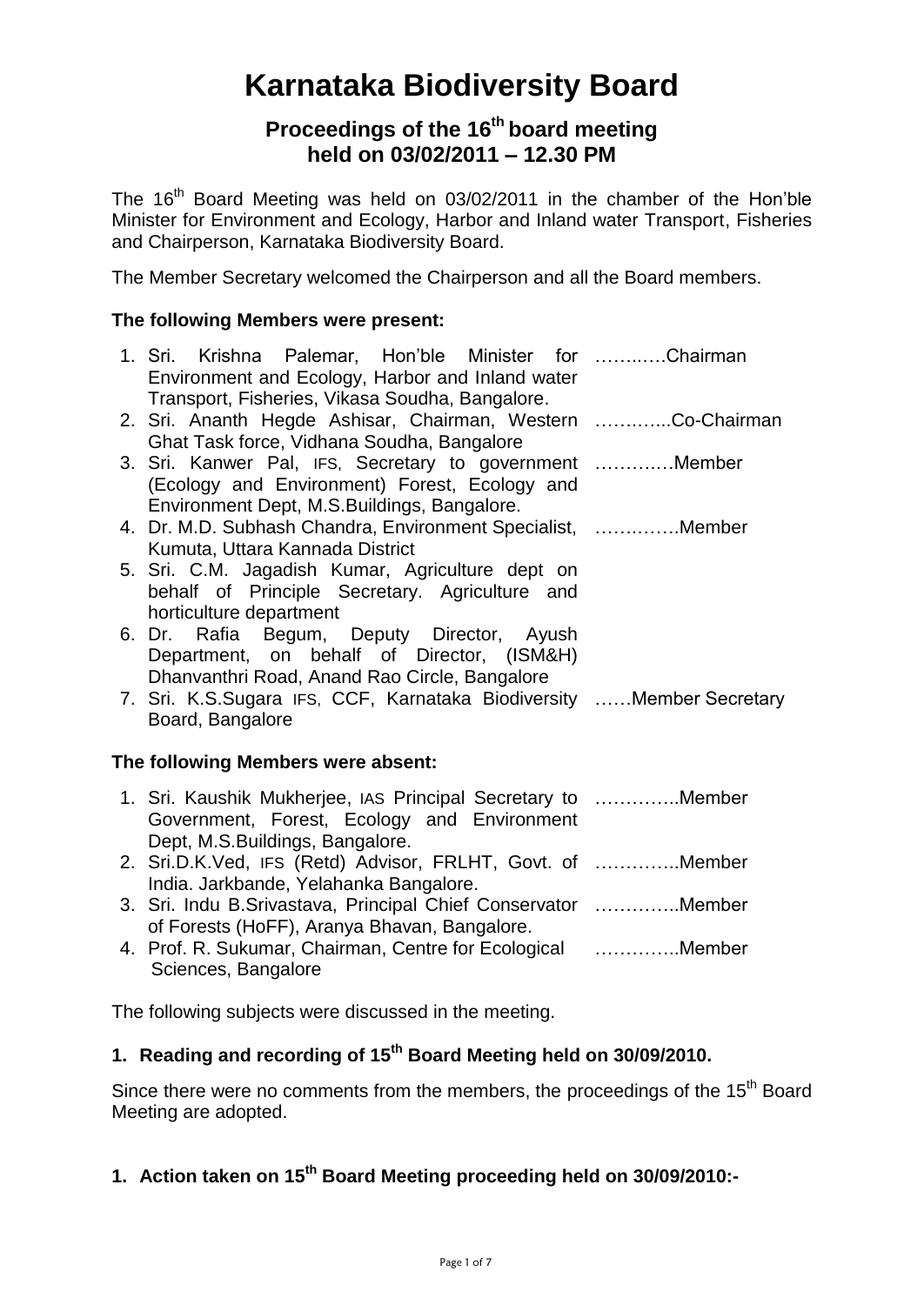# **8/11 – Providing suitable staff to Karnataka Biodiversity Board**

The representative of Director, Ayush Department informed the Board that the process of deputing a Deputy Director cadre officer from their department is under process and shortly an order will be issued to this effect. The Board approved the proposal of recruiting Research Associates for Botany and Zoology on contract basis. Regarding appointing District Coordinators, the Secretary (E&E) informed that final decision will be taken after discussion with Principal Secretary, FEE.

# **10/1 – Establishment of Dry Zone Biodiversity Conservation site networks.**

As per resolution of the Board, PCCF has been requested to raise seedlings of RET species and propagate them in the field. PCCF is again requested to inform the Board about the action taken at the earliest.

## **12/22 - Protection of Mangroves**

As per resolution of the Board, PCCF has been requested to identify the Mangrove patches for bringing the same under forest Act for protection and conservation irrespective of their size. PCCF is again requested to inform the Board about the action taken at the earliest.

## **13/6 – Declaring Ambargudda as Heritage Site**

The Board was informed by Secretary (E&E) that the preliminary notification is being issued by Government.

## **13/12 – Vegetation Mapping by Forest Survey of India**

The report on reduction in forest cover is awaited from Principal Chief Conservator of Forests.

#### **14/1 – Removal of some species from the purview of Biological Diversity Act 2002 under section- 40.**

The Board was informed that botanical survey of India and department of Botany of various universities have been addressed for their opinion. The reply received from professor from Dept. of Botany, Gulbarga University was perused. Dr Subhash Chandra promised to provide some more information in consultation with experts. It was resolved by the Board that sufficient scientific data is required for taking further action.

#### **14/3– Declaring Heritage Sites.**

The Board deliberated on the representation of Naval base, Karwar. The Chairman stated that the security & territorial integrity of Nation is of paramount importance and in view of the strategic reasons in West Coast, the historical claim of Indian Navy to the Nethrani Island needs to be recognized. Hence, Board resolved the matter of declaring Nethrani Island as Biological Heritage Site is dropped. It was also decided that Karnataka Biodiversity Board and Naval Base, Karwar should prepare a joint monitoring plan for conservation of biodiversity of the Island & surroundings.

#### **14/4– Heritage Site Management Rules.**

The Board noted the action taken.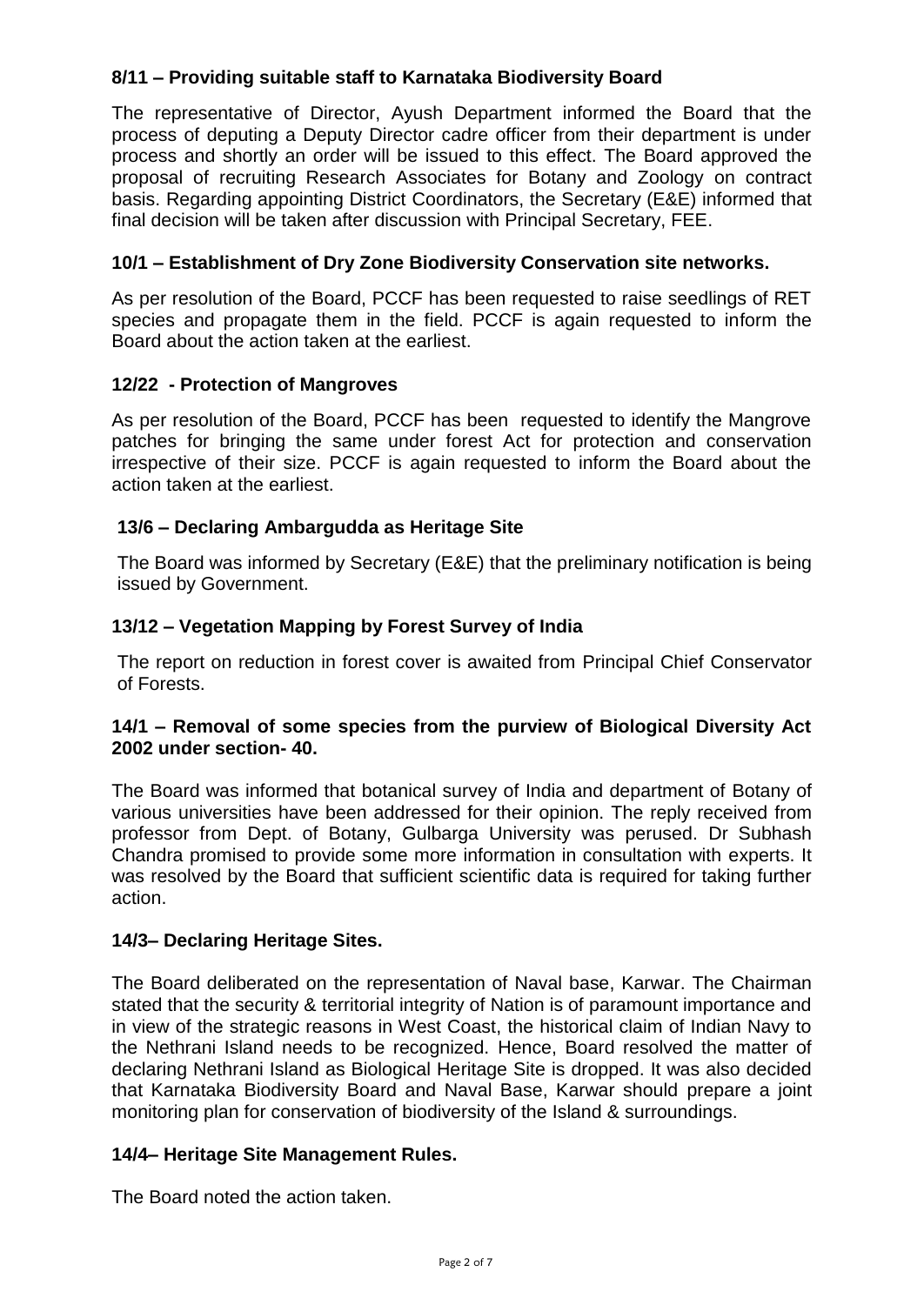## **14/5– Declaring Heritage Trees.**

The board noted the action taken. It was decided that further action will be taken after framing the Karnataka Heritage Tree rules 2010 and all the proposals will be considered together in a comprehensive manner.

#### **14/6– Accounts for 2009-10.**

The board noted the action taken.

#### **14/8– Protection of Estuaries.**

The board noted the action taken

#### **14/9– Preparation of Documentary film.**

The Board noted the action taken and directed Member Secretary to call for Expression of interest.

#### **14/10– Conference of Biodiversity Management Committees in Bangalore.**

It was agreed that there is urgent need to strengthen BMCs by taking Capacity Building programmes and in-situ and Ex-situ conservation works. Once some level of progress is achieved, conference may be called in Bangalore by entrusting work to an institute. The Chairman Western Ghats Task Force suggested that meetings and awareness programmes in the District level may be continued.

#### **14/11– Amendment to Karnataka Tree preservation Act.**

The Board was informed that in the interest of conservation of tree species, the PCCF has been addressed in this matter to take necessary action. It was resolved to request PCCF again to inform the Board about on the action taken at the earliest.

## **14/13–Preparation of district level Action Plan on Biodiversity**

The Board was informed that the CEOs of all the ZPs in the state have been asked to prepare district biodiversity action plan as early as possible and submit the same to the board. Member Secretary stated that the matter is being pursued with Principal Secretary, RDPR for issuing necessary Government order.

## **14/14– Project proposal of Pilukula Nisarga Dhama Society (R)**

Action taken by the Board is noted.

#### **14/16– Project proposal of Baseline profiling of Cultural-Heritage Biodiversity Resources in select Eco-zones of Karnataka**

Secretary (E&E) informed that Government order will be issued shortly.

#### **15/1– Declaration of Natural Heritage Site.**

Sahasralinga in Sirsi comes under Reserved Forest as per the information received from DCF, Sirsi. As per the guidelines issued by MOEF, GoI, for implementation of Section 37 of Biological Diversity Act 2002 *"Areas which have already been designated, identified or notified (for example as protected area, biosphere reserve etc) under other Acts or programmes may not be considered under this provision. The idea is to identify those areas important from biodiversity point of view which do not enjoy protections/support under any other Act of programme".* Hence, Board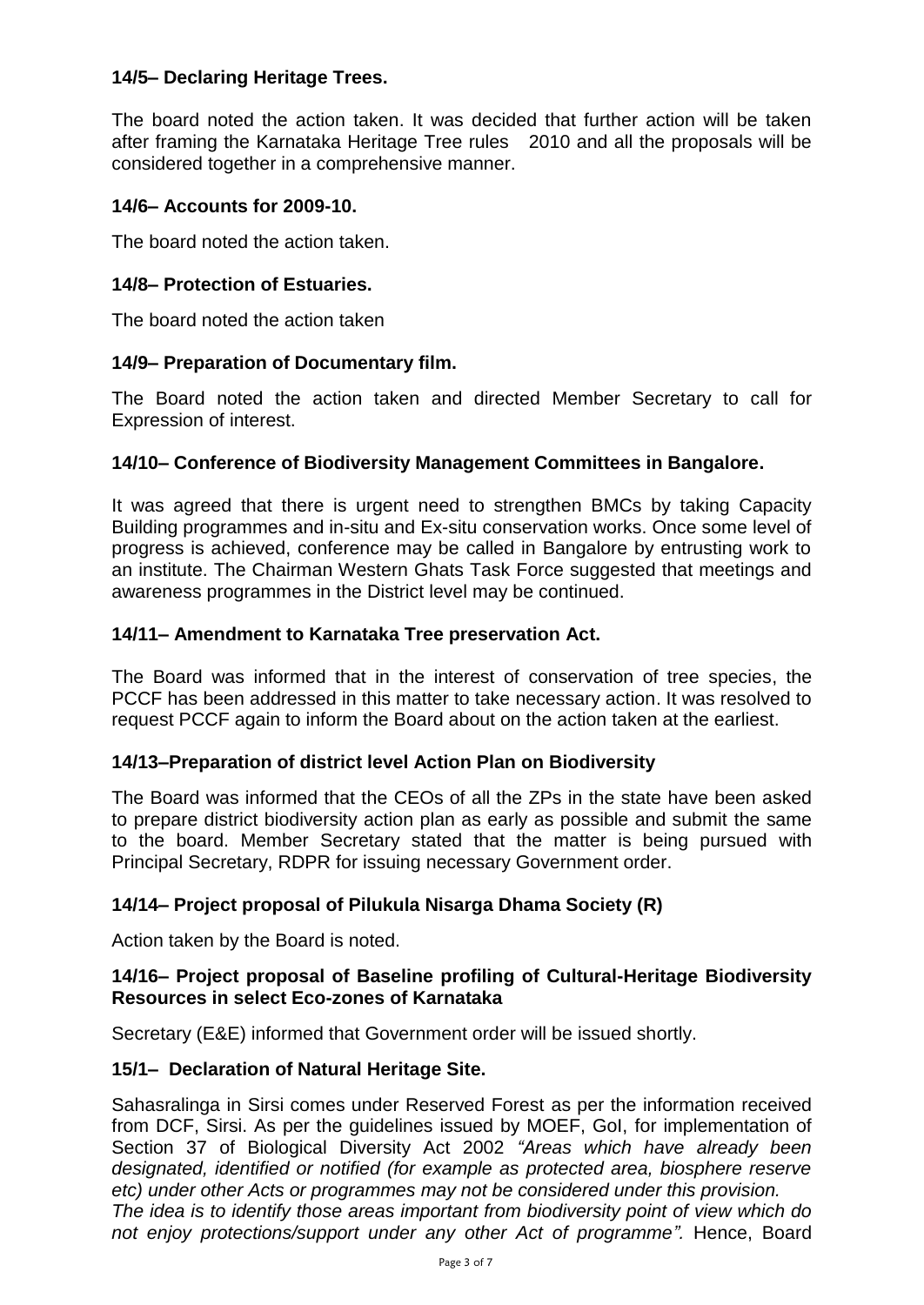resolved that the areas coming under notified forests need not be declared as Heritage Sites. Regarding others the Board decided that the Member Secretary to collect the relevant information and submit the same to the Board with justification and recommendations of the Expert Committee.

## **15/2– Declaration of Agro Biodiversity Heritage Site.**

In river basin of Varada about 35 local varieties of rice are grown by over 9000 farmers in 91 villages spread over one lakh acres of paddy area. Hence, the matter needs extensive study and survey by Experts. The Board was informed that Assistant Directors of Agriculture of Sagar, Soraba, Sirsi and Hangal taluk have been asked to collect relevant information to declare Varada river basin as Agro Biodiversity Heritage Site for its unique flood resistant varieties of rice and associated traditional knowledge. They have also been directed to send the proposals through concerned nodal officers i.e. DCFs (SF) for submitting the comprehensive proposals to the Board for taking further necessary action in the matter. The subject will be placed before Expert Committee after receipt of comprehensive proposals.

# **15/3– Declaration of selected river patches as Heritage Site.**

The Fisheries Department with lot of persuasion has declared 7 patches out of identified 16 patches as Fish sanctuaries under Karnataka Inland fisheries Conservation Development and Regulation Act – 1996.

As decided in the  $15<sup>th</sup>$  Board Meeting, opinion of Director, Dept. of Fisheries was sought for the remaining 9 patches. His reply is awaited. Further, it was informed to the Board that under Section-7 of Karnataka Inland Fisheries Conservation Development and Regulation Act – 1996, fishing is prohibited in the Fish sanctuaries. The Chairman stated that before declaring Fish sanctuary, department must consult local people who are fishing in these locations for bonafide use and livelihood support.

## **15/4– Dryzone Forest Biodiversity Conservation Sites Network.**

Since these areas are inside Reserved Forests, as decided by Board in agenda No **15/1** supra, these areas need not be declared as Heritage Sites.

## **15/6– Conservation of Traditional Varieties of paddy.**

Action taken by the Board is noted.

#### **15/7– Composition of Expert Committees.**

Secretary (E&E) informed that necessary Government order is being issued to nominate Dr. Krishna Murthy, as Chairperson of the Agro biodiversity Expert Committee.

#### **15/9– Financial assistance to the Lake 2010 Symposium.**

Action taken by Board is noted. It was informed to the Board that organizers of Lake 2010 Symposium at Indian Institute of Science, Bangalore had not invited important Line Departments to the Symposium. This is improper. Hence Board directed organizers of the symposium to circulate copy of the recommendations emerged in symposium to all Line Departments for further action.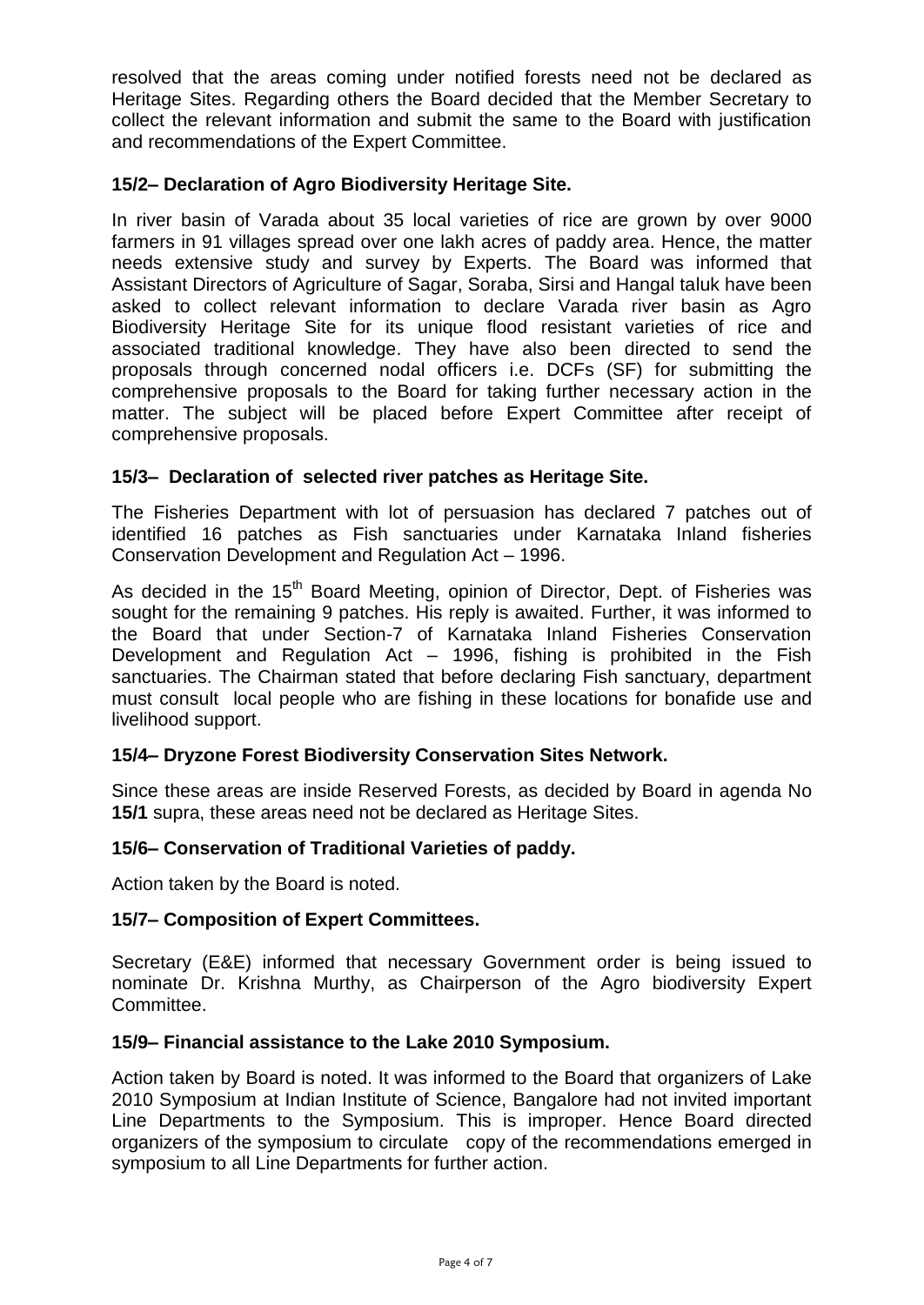## **15/10–Integrated ecological carrying capacity study of Uttara Kannada District.**

The Board was informed that the  $2^{nd}$  Installment will be released after receipt of UC and progress report.

#### **15/11– "Project on floristic diversity, ecological uniqueness, and Conservation strategies of riparian flora of Netravathi river system in Western Ghats" range of Dakshina Kannada.**

Action taken by Board is noted.

#### **15/12– Declaration of Sri. Lakshmikantha Swamy, Medicinal Eco-park, Devaragudda (Sri giri), Padmanabhanagar, Bangalore as heritage site.**

Since the land belongs to BBMP, the Member Secretary should obtain the opinion of the BBMP within one month, regarding declaring this land as Heritage Site.

#### **15/13– Financial assistance to Raichur Vignana Kendra for establishment of biodiversity park.**

The Board directed that Deputy Conservator of Forests (Social Forestry) Raichur should be sent last reminder to send report on the matter.

## **16/1 Establishment of Dry Zone Biodiversity In-situ Conservation sites network**

The project was conceived as a collaborative project of Karnataka biodiversity board, Karnataka forest department and centre for sustainable development, Bangalore. It was approved in the 11<sup>th</sup> board meeting held on  $4<sup>th</sup>$  May 2009. Under this project in 13 selected in-situ conservation sites in dry districts of Karnataka for Rs.29.06 lakhs to be spent during 2009-10. Additional Rs 50000/- is provided for maintenance from 2<sup>nd</sup> year to 5<sup>th</sup> year. The activities are soil and water conservation, protection and maintenance and & monitoring of biodiversity through botanisation. Draft final report is received from CSD with recommendations to continue the project.

The proposal under discussion includes remaining 5 dry districts with some modification based on the feedback and experience of implementing officers. The proposed permanent sample plot size is 50mx50m because in dry areas smaller plots will not be adequate to capture species diversity. 10 sample plots will be laid in each site. The Board approved the proposal submitted by Member Secretary as under:-

- 1. Herbarium Assistance Rs. 36,000/-
- 2. Botanical Survey**-** Rs. 1.75 lakh per site for 13 sites for two seasons.
- 3. Identification and establishment of five in- situ conservation sites.

This work is proposed in the districts of Ramanagar, Chikkaballapur, Haveri, Gadag, & Yadgir at rate Rs. 2.413lakhs /site with total cost of Rs. 12.065 lakhs including botanisation.

4. Protection and Maintenance for  $2^{nd}$  to  $5^{th}$ Total Cost - Rs. 10.01 lakhs for 13 sites in the  $2<sup>nd</sup>$  year.

Since the coordinator of this project is repatriated to his parent organization i.e. FRLHT, from next year onwards the project may be implemented through FRLHT.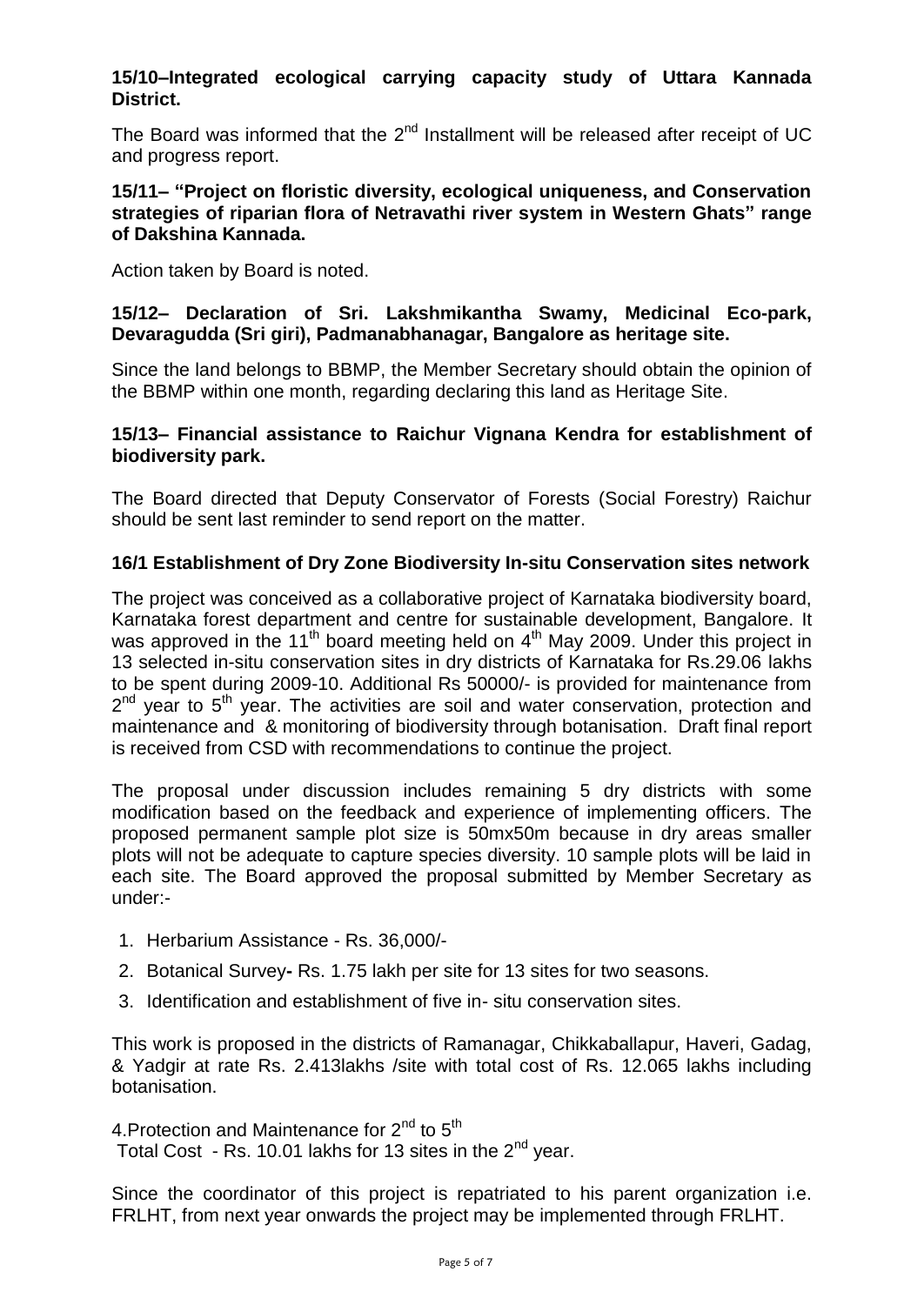## **16/2 Calling for Expression of interests on integrating ecological Carrying Capacity study of 6 districts of Western Ghats**

Secretary (E&E) suggested that we should wait for the outcome of the project on Uttara Kannada.

#### **16/3- Declaration of Mango Farm as Agro Biodiversity Heritage Site.**

The Board was informed that 116 Mango varieties existing in Mango orchard of Sri. Abdul Ghani Khan in Kirugavulu village is registered in National Bureau of Plant Genetic Resources, New Delhi. Financial assistance of Rs. 6,960/- is provided to fix labels on all the registered trees. The Board agreed the proposal for declaration of mango orchard in Kirugavalu village of Malavalli taluk, Mandya District as Agro Biodiversity Heritage Site. Member Secretary is requested to send the detail proposal on the recommendation of Agro Biodiversity Expert Committee.

#### **16/4 Project on Conservation and Utilization of Deep water Rice Genetic Resources of the Varada River Course in the Western Ghats of Karnataka.**

A project proposal was submitted by Dr..G.S.Mohan, Junior Breeder (Rice), Agriculture Research Station, Ponnampet, Kodagu, (U.A.S. Bangalore) for Rs.6.18 lakhs, the project duration is two years. The project is linked to agenda No.**15/2** supra. The proposal may be referred to Agro Biodiversity Expert Committee for their opinion.

#### **16/5 - Financial Assistance to conduct National Seminar on Forest Resources: Diversity, Utilization and Conservation**

The Board agrees to provide financial assistance of Rs. 25,000 for conducting the above National Seminar on 9<sup>th</sup> – 11<sup>th</sup> March 2001 at GKVK, Bangalore.

#### **16/6 - Incentives to farmers who are maintaining Traditional Varieties of crops.**

The proposal is agreed by the Board and it was directed to place the issue before the Agro biodiversity Expert Committee for deliberation and fixing up quantum of financial assistance.

#### **16/7 - Biodiversity Awareness program in Eco clubs established under NGC program.**

The proposal is agreed by the Board and it was decided to provide Rs. 2,500/- per Eco club per year to 100 Eco clubs in different schools in all the districts for conducting Biodiversity Awareness Programs.

#### **16/8- Providing incentives to owners of the Heritage trees.**

The proposal is agreed by the Board and it was directed to place the issue before the Expert committee on Heritage Sites for deliberation and fixing up quantum of financial assistance.

## **16/9- Providing financial assistance to BMCs for protection of Biodiversity Heritage Sites**

The proposal is agreed by the Board to provide money to the BMCs/ Biodiversity Heritage Sites Management Committee. The amount of Rs. one lakh per site can be spent on providing watch and ward facility, fence repair, fire protection, fixing of display boards and signage.